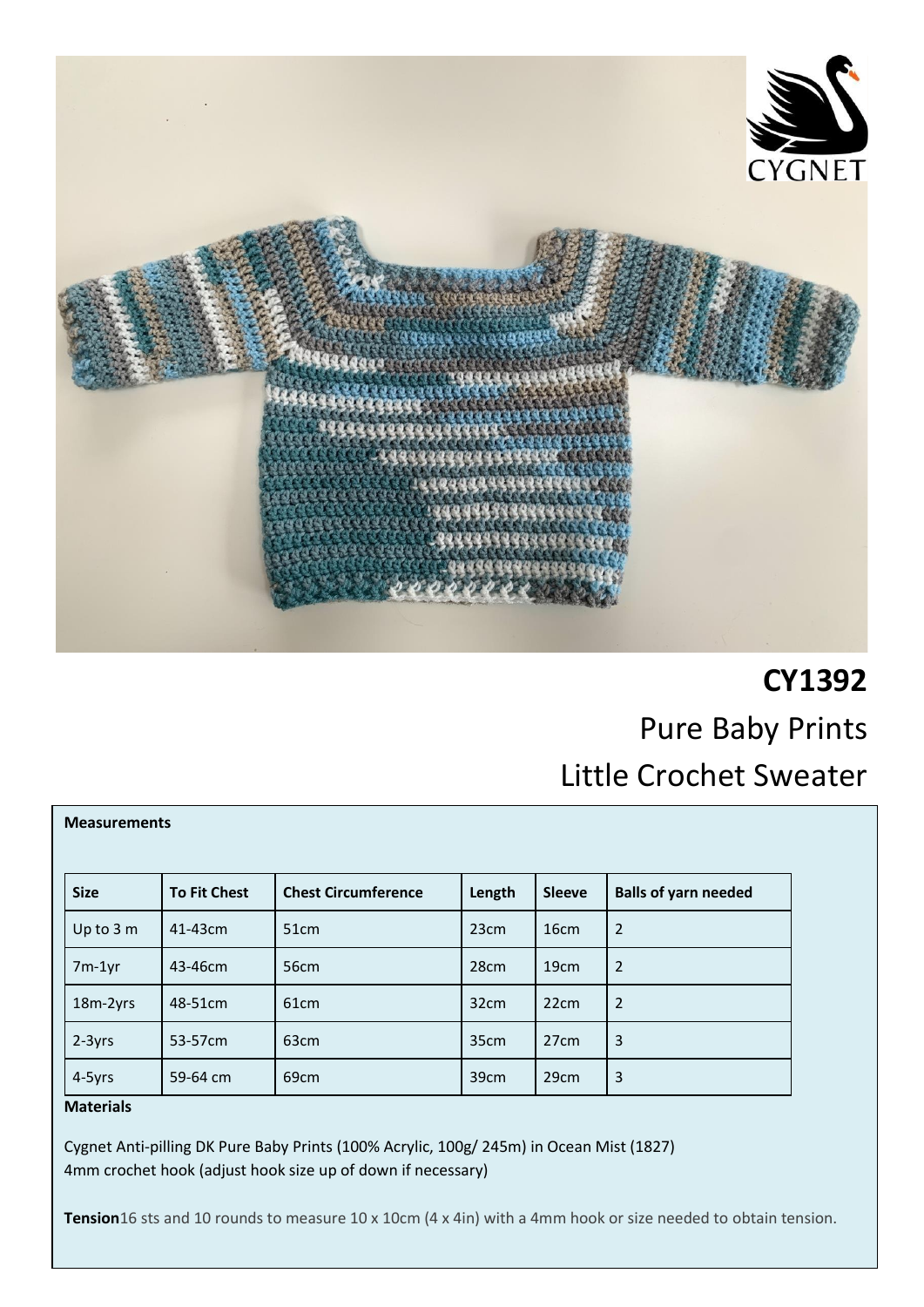| <b>Abbreviations (UK Terms)</b> |                                  |           |                                  |  |
|---------------------------------|----------------------------------|-----------|----------------------------------|--|
| <b>BPTr</b>                     | <b>Back Post Treble crochet</b>  | ch        | Chain                            |  |
| <b>FPTr</b>                     | <b>Front Post Treble Crochet</b> | Ftr       | <b>Foundation treble Crochet</b> |  |
| SS                              | Slip Stitch                      | sp        | Space                            |  |
| st                              | Stitch                           | <b>Tr</b> | Treble crochet                   |  |
| Tr2tog                          | Treble 2 together                | yrh       | Yarn round hook                  |  |

**BPTr** Back Post Treble Crochet : yrh, starting from the back, insert hook from back to front to back around post of st in row below, complete as Treble crochet st.

**FPTr** Front Post Treble: work in opposite way to BPTr

**Ftr** Foundation treble, 3ch (counts as first tr), yrh, insert hook in 3rd ch from hook, \*yrh, pull, yrh, draw through 1 loop on hook (ch made), [yrh, draw through 2 loops on hook] twice (tr made) \*\*, insert hook in the last ch made; rep from \* for number of sts required, ending last rep at \*\*

**Tr2tog** (yrh, insert hook in next st, yrh and pull up loop, yrh and draw through 2 loops) twice, yrh and pull through all loops on hook.

## **Hints and tips**

The jumper is made from the top down in joined rounds with a SS. DO NOT turn at the end of rounds.

Starting with the yoke, before splitting for the arms.

The pattern is written for the smallest size with differences for the larger sizes in brackets.

The beginning ch2 DOES NOT count as a stitch throughout.

Mark your stitches for the increases using stitch markers

When dividing for the sleeves, fold the yoke, the triangles made are the sleeves. When making the body, skip all stitches in the sleeve, going directly over to the other ch-1 sp, and make the next tr in the top of the st for the body piece

### **Jumper**

**Round 1 (RS)** Ftr 76 (84, 86, 94, 98), ss to the first st to join, taking care not to twist.

**Round 2** Ch2 (does not count as a st throughout), \*FPTr BPTr in the next 22 (24, 25, 27, 28) sts, Tr ch1 tr in the next st, FPTr BPTr in the next 14 (16, 16, 18, 18) sts, Tr ch1 Tr in the next st: rep from \* once more. Ss to join. [ 80 (88, 90, 98, 102 ) sts and 4 ch-1 sps]

**Round 3** Ch 2 \*Tr in each st to next ch-1 sp, (Tr ch 1 Tr) in ch-1sp; rep from \* three more times. Ss to join. [88 (96, 98, 106, 110) sts] **Round 4** Ch 2 \*Tr in each st to next ch-1 sp, (Tr ch 1 Tr) in ch-1sp; rep from \* three more times. Ss to join. [96 (104, 106, 114, 118) sts]

Repeat **round 4**, 5 (6, 7 8, 9 ) times more. [136 (152, 162, 178, 190 ) sts]

Divide for sleeves

**Round 1** Ch2 Tr in each st to ch-1sp, Tr in ch-1sp and the next ch-1 sp together (sleeve created); rep from \* once more, Tr in each st to end of round. ss to join. [78 (86, 92, 100, 108) working sts on Body]

**Round 2** Ch2 Tr in each body st around. Ss to join. [78 (86, 92, 100, 108) sts]

Repeat round 2, 12 (14, 17,19, 22) times.

EDGING **Round 1 (RS)** Ch2, \*FPTr, BPTr around. Ss to join. [78 (86, 92, 100, 108) sts]

### **Sleeves** (BOTH ALIKE)

With RS facing, join yarn to underarm stitch.

**Round 1 (RS)** Ch2 Tr in each st around. [30 (34, 36, 40, 42) sts]

**Round 2** Ch2 Tr2tog, Tr in each st around. [29 (33, 35, 39, 41) sts]

Repeat rounds 1-2 4 (4, 4, 6, 6) times. [25 (29, 31, 33, 35) sts]

Repeat Round 1 5 (7, 10, 11, 13) times. [25 (29, 31, 33, 35) sts]

Repeat Edging **Round 1** once on each sleeve. [25 (29, 31, 33, 35) sts]

Fasten off, weave in ends.